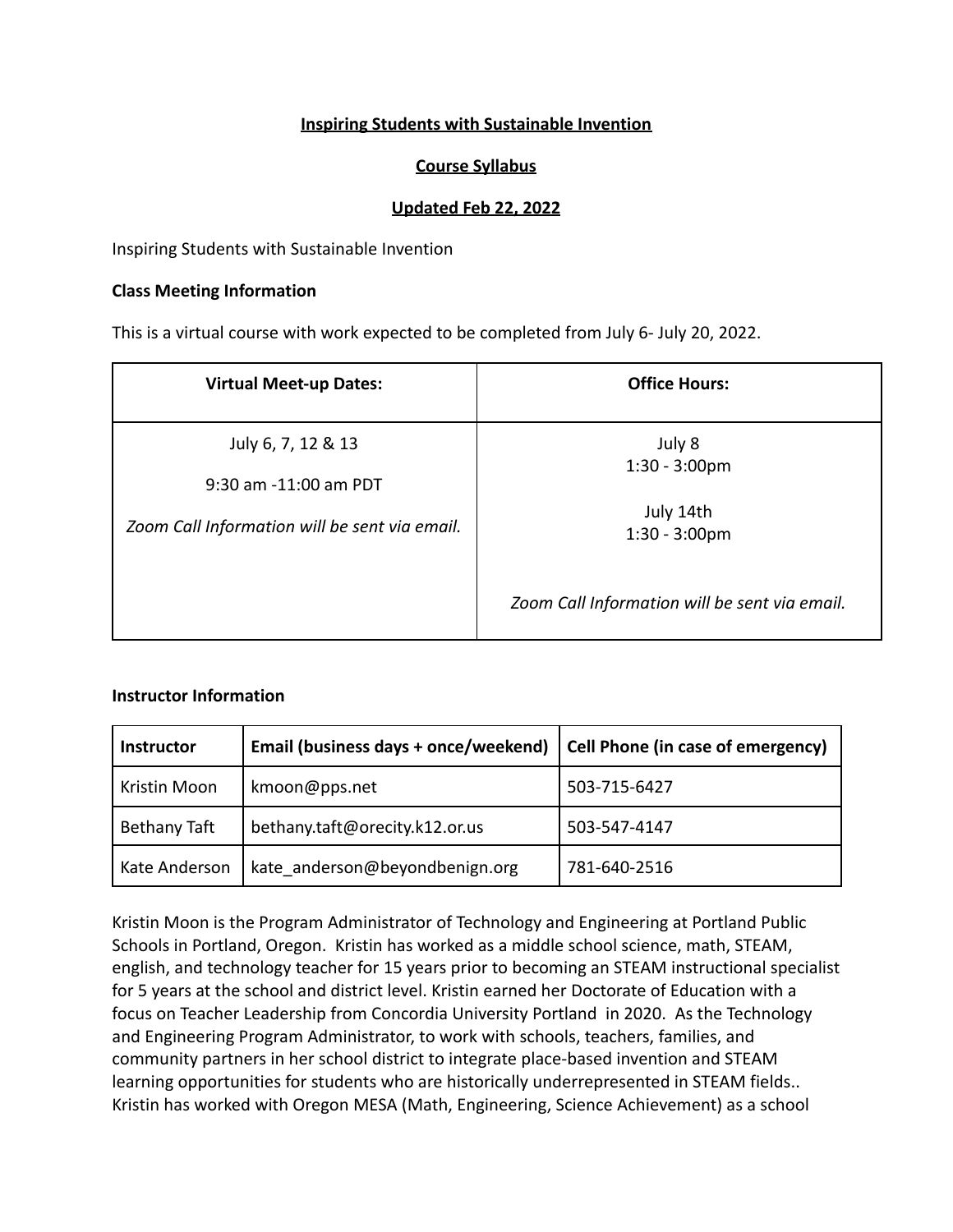chapter advisor, invention education curriculum writer, and provided professional development for chapter advisors and mentors. In the past year, Kristin has collaborated with invention educators to create the Invention Education Ambassadors who are committed to supporting during the school day educators learning how to integrate invention into classroom instruction. She has extensive experience leading teacher professional development for the past 10 years focused on integrating STEAM, invention, and project-based learning into K-12 instructional practice.

Bethany Taft earned her Masters in Teacher from Lewis & Clark College after graduating with her degree in Biology and Chemistry from George Fox University. She's been teaching high school science for twelve years, currently at Oregon City Service Learning Academy (OCSLA), an alternative charter high school in Oregon City. She has been leading JV InvenTeams (an invention-focused program through Lemelson-MIT) for 5 years, while also supporting other teachers as they run teams. She has helped design and lead professional development sessions around integrating invention into the classroom at various local, state, and national conferences. She also has led professional development sessions around using Restorative Circles, including in the science classroom. Additionally she runs the school's community garden and coordinates the school's Service Learning program, focused on community service and career exploration.

Kate Anderson earned her Master's in Education: Curriculum and Instruction with an emphasis in Environmental Education from Florida Atlantic University in 2006 after graduating with her B.A. degree in Political Science from the University of Massachusetts Boston. Kate's previous experience was as a program coordinator for non-profit environmental education programs, where she developed curriculum, taught K-5 programs, managed service-learning projects and supported professional development workshops and training for teachers. Kate's passion is working with students and teachers to improve education. As the Director of K-12 Education, she works to grow Beyond Benign's K-12 and Community Engagement Programs to reach broader audiences by sharing the power of green chemistry invention. She has extensive experience leading teacher professional development for the past 11 years.

**Prerequisites:** Middle School or High School STEAM field classroom teaching experience

# **Course Description:**

This course will provide educators an introduction to Green Chemistry and Invention Education and provide the skills and knowledge to integrate sustainable invention in their classrooms. Participants will integrate key green chemistry and sustainable invention instructional practices into a unit after experiencing instructional strategies as a learner, analyzing the strategies to support all students, and create a plan to integrate the practices into their instruction. The participants will focus on engaging students through problem-based phenomena, supporting students to use empathy to make sense of the causes of the problem, iterating solutions through testing and feedback, and supporting student explanation development of the problem-based phenomena.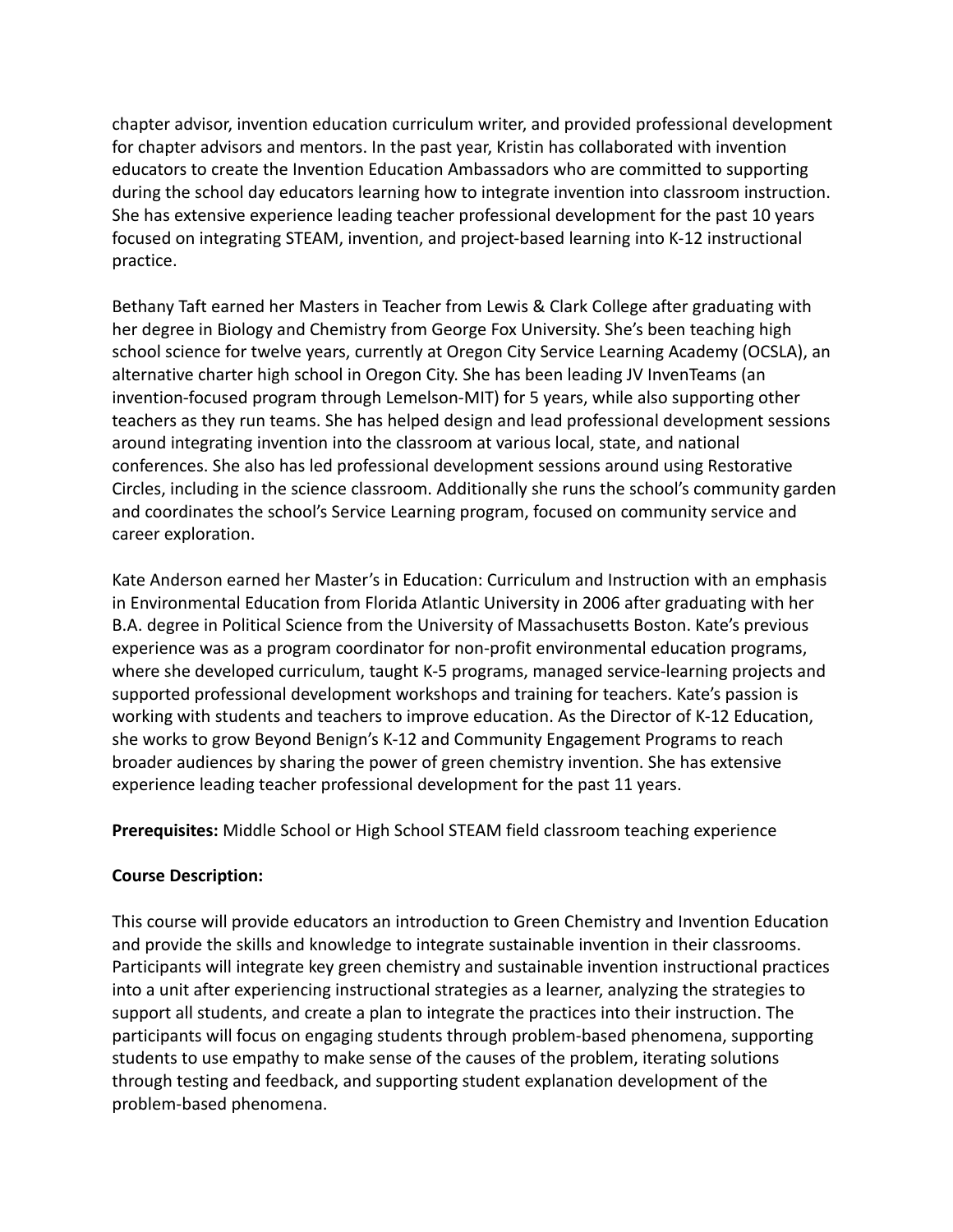## **Course Objectives**

After completing this course, the student will be able to**:**

- Add the lenses of sustainable invention and green chemistry to their instructional practice
- Incorporate sustainable invention, green chemistry, and culturally relevant pedagogies and practices into their curriculum on daily and unit levels.
- Design units and lessons structured to focus on
	- o Phenomena/context (student buy-in)
	- o Empathy
	- o Iteration
	- o Student Explanation
- Modify a unit to integrate sustainable invention that will be used 2022-2023 school year.

# **Required readings:**

All required readings will be given to participants in the form of PDF or web-linked documents. No book purchases are required although throughout the course participants will be given recommendations for further reading if they wish to purchase these.

### **Types of Communication**

The expectation will be of participants to attend the virtual meet-ups on July 6-7 and July 12-13 from 9:30 am -11:00 am PDT. Over the course of the two weeks participants will submit assignments via Canvas to complete the course ontime by July 20.

#### **Use of resources**

We expect you to make use of materials in an ethical manner. Always cite your sources of information, and if you find you want to leverage someone's ideas, templates, etc., we expect you to credit the appropriate parties. Sadly, it's pretty easy to spot when a participant hasn't done so. Thanks in advance for being responsible!

# **Expectations of Students:**

• Attend virtual class fully prepared to discuss all assigned material and complete the work in the Canvas course–share responsibility for the quality of the experience.

- Contribute to the class discussion in a way that enhances the learning process.
- Conduct yourself in class as you would in a business situation (i.e., be courteous, offer constructive criticism, compliment on a job well done, and give thoughtful feedback).
- Provide ongoing feedback with regard to the extent in which this class is meeting your expectations and objectives.

\*\*Please reach out as soon as possible if you have any emergencies or need more time to complete the course. We may or may not be able to accommodate this request.

# **Expectations of the Instructor:**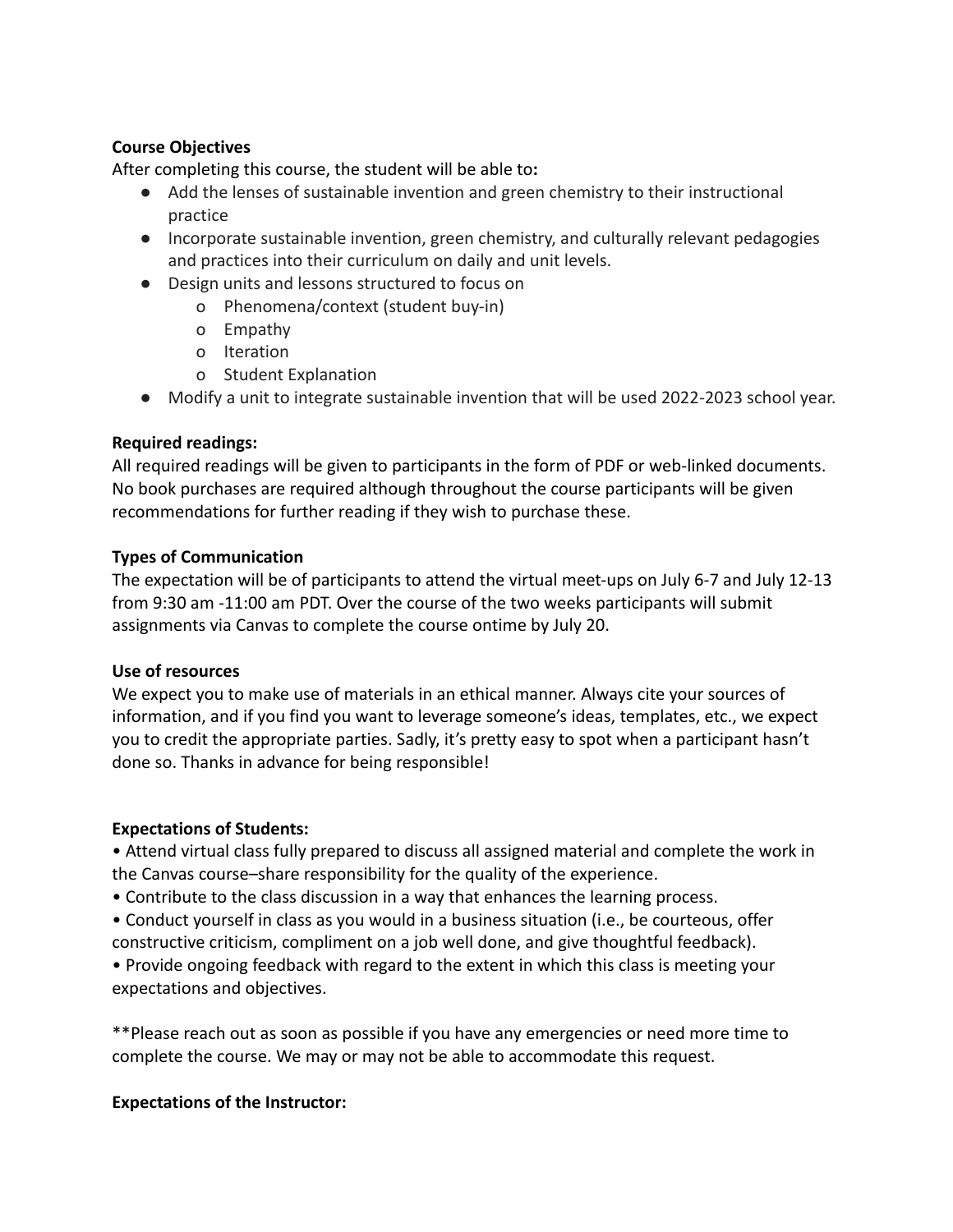- Review course content, materials and assignments prior to the start of the class
- Share syllabus prior to the start of the course
- Respond to individual email within 48 hours.
- Give you individual feedback on assignments.
- Enjoy teaching you and learning from you!

## **Evaluation and Grading**

| In this course you will be evaluated in the following way: |      |                    |
|------------------------------------------------------------|------|--------------------|
| Virtual Class Participation (incl. daily reflections)      | 50%  | July 6, 7, 12 & 13 |
| Presentation of developed unit/lesson                      | 10%  | July 13th          |
| Unit adapted for implementation 2022-2023                  | 30%  | July 20th          |
| Reflection on class and unit design                        | 10%  | July 20th          |
|                                                            | 100% |                    |

#### **Grading Scale**

 $A = 90\% - 100\%$  $B = 80\% - 89\%$  $C = 70% - 79%$  $D = 60\% - 69\%$ 

#### **Course Outline Instruction Time Total: 15 hours**

| Introduction to<br>Sustainable<br>Invention $+$<br>Green<br>Chemistry | July 6                                                                     |
|-----------------------------------------------------------------------|----------------------------------------------------------------------------|
| Instructional                                                         | 1.5 hours                                                                  |
| time                                                                  |                                                                            |
| Learning                                                              | John Warner video (what is GC and why)                                     |
| resources                                                             | What is Sustainable Invention & why                                        |
|                                                                       | <b>Activity - Packing Peanut Activity</b>                                  |
|                                                                       | <b>Sustainable Starter Link to activity</b>                                |
| Objectives                                                            | Students will:                                                             |
|                                                                       | Develop a definition of Green Chemistry and Sustainable Invention          |
|                                                                       | Identify a local plastic-based sustainability issue & connect it to a unit |
|                                                                       | & standards                                                                |
| Assignments                                                           | Daily Reflection: 1 pager reflecting on your current integration of Green  |
|                                                                       | Chemistry & Sustainable invention, brainstorm ideas on opportunities to    |
|                                                                       | integrate, including units and standards.                                  |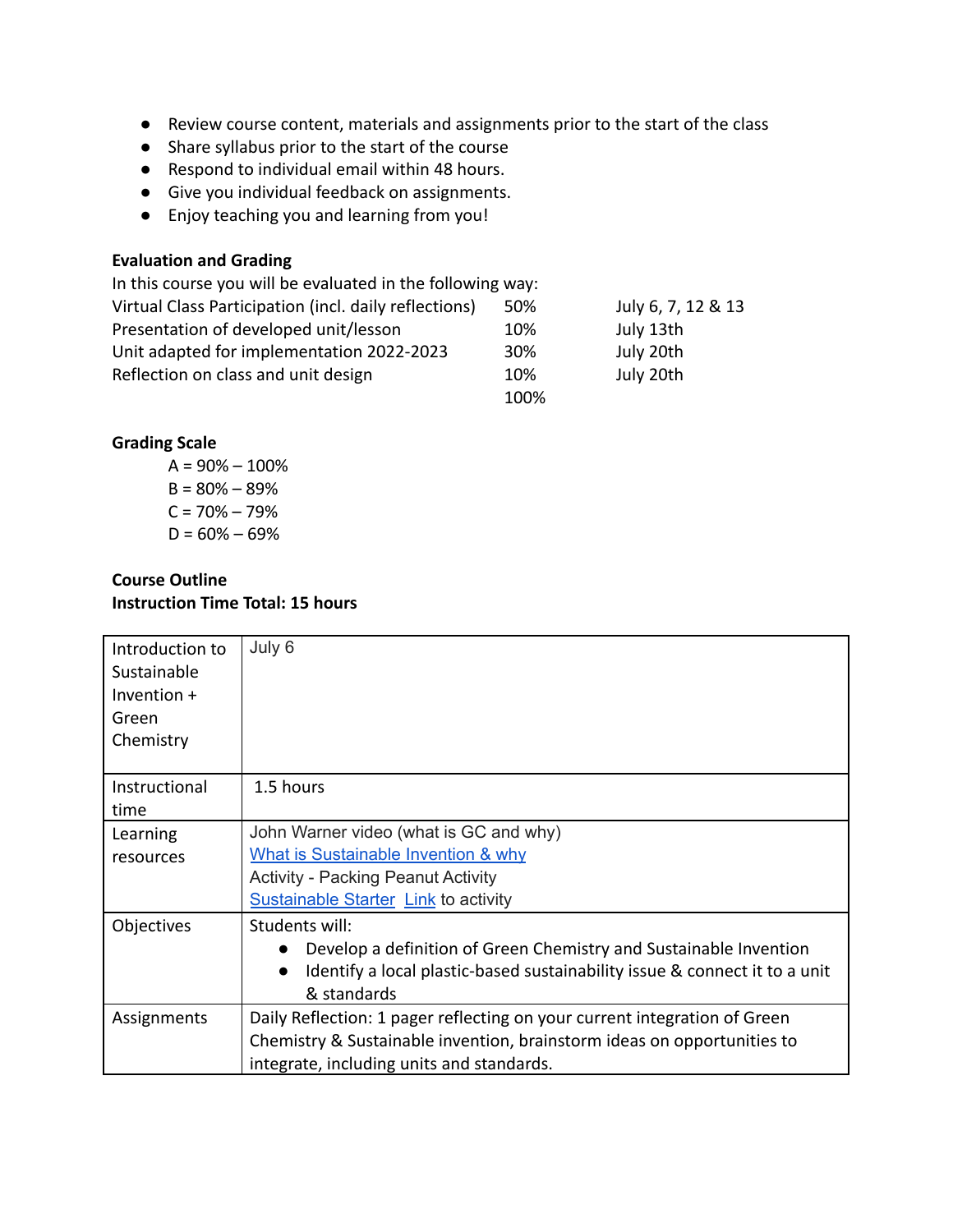| Method of     | Video viewing                  |
|---------------|--------------------------------|
| ' instruction | Small & whole group discussion |
|               | Individual Reflection          |

| Instructional<br>Practices:<br>Problem-Based<br>Phenomena &<br>Student<br>Explanations | July 7                                                                                                                                                                                                                         |
|----------------------------------------------------------------------------------------|--------------------------------------------------------------------------------------------------------------------------------------------------------------------------------------------------------------------------------|
| Instructional<br>time                                                                  | 1.5 hours                                                                                                                                                                                                                      |
| Learning<br>resources                                                                  | Recycling Bin challenge<br>Analyze through lens Traits of an Inventor                                                                                                                                                          |
| Objectives                                                                             | Students will:<br>Learn about 2 strategies to engage students in problem-based learning<br>Learn about 2 strategies to engage students in student explanations<br>$\bullet$                                                    |
| Assignments                                                                            | Daily Reflection: One pager self-assessing your current practice engaging<br>students in problem-based phenomena and student developed explanations.<br>Choose 1-2 new strategies you would like to implement and discuss why. |
| Method of<br>instruction                                                               | Engineering & Design<br>Small & whole group discussion<br><b>Individual Reflection</b>                                                                                                                                         |

| Instructional<br>Practice:<br>Empathy &<br><b>Iteration</b> | July 8                                                                                                                                            |
|-------------------------------------------------------------|---------------------------------------------------------------------------------------------------------------------------------------------------|
| Instructional<br>time                                       | 1.5 hours                                                                                                                                         |
| Learning<br>resources                                       | Look at the Problem of Recycling material challenges using the Tea Party<br><b>Strategy</b>                                                       |
| Objectives                                                  | Students will:<br>Learn about 2 strategies to engage students in empathy<br>$\bullet$<br>Learn about 2 strategies to engage students in iteration |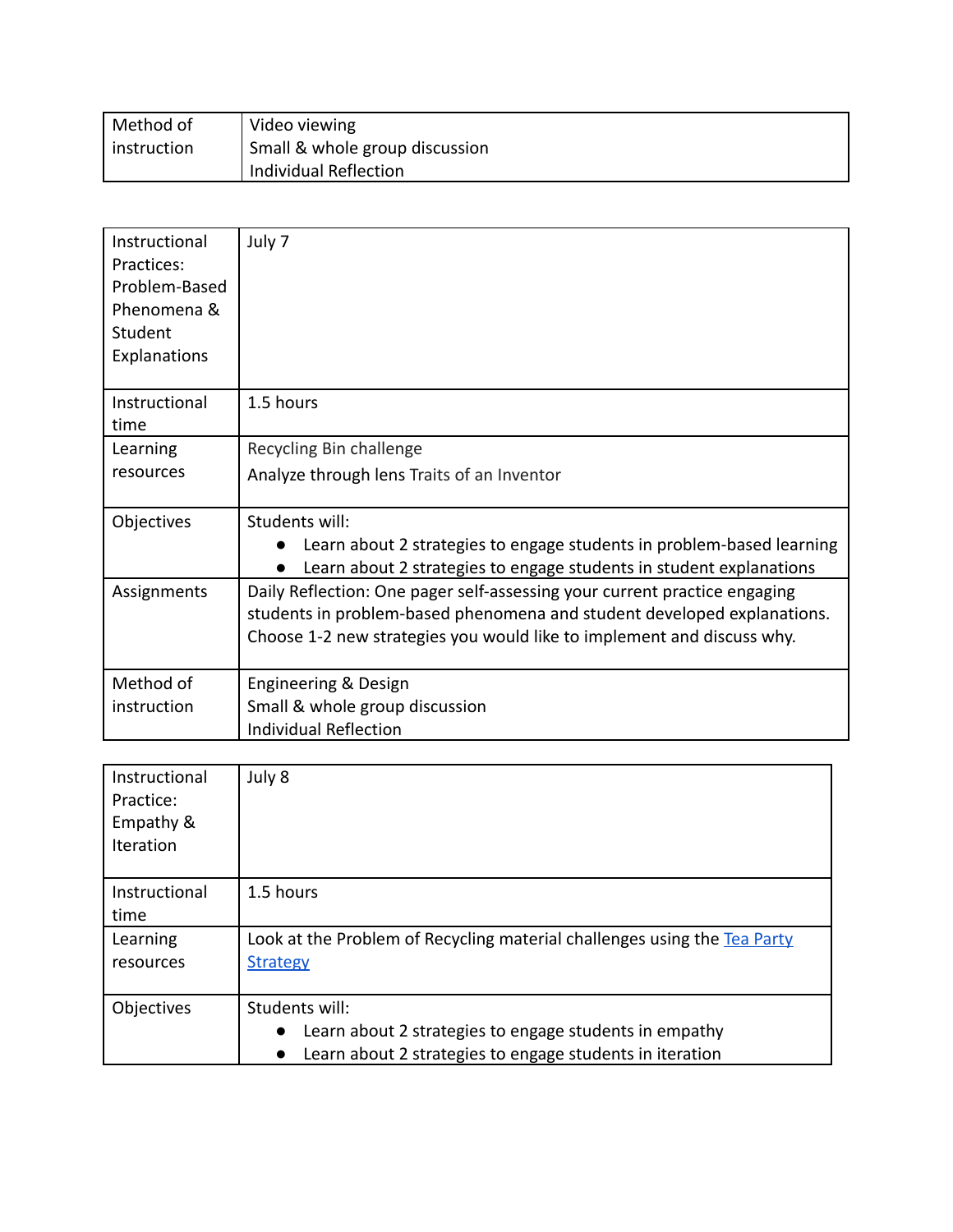| Assignments | Daily Reflection: One pager self-assessing your current practice engaging<br>students in empath and iteration. Choose 1-2 new strategies you would like<br>to implement and discuss why. |
|-------------|------------------------------------------------------------------------------------------------------------------------------------------------------------------------------------------|
| Method of   | Engineering & Design                                                                                                                                                                     |
| instruction | Forum discussion                                                                                                                                                                         |
|             | <b>Individual Reflection</b>                                                                                                                                                             |

| Draft uniting | <b>July 9-11</b>                                                                                                                                                                                                                                                                                                                                                                            |
|---------------|---------------------------------------------------------------------------------------------------------------------------------------------------------------------------------------------------------------------------------------------------------------------------------------------------------------------------------------------------------------------------------------------|
| Instructional | 3 hours                                                                                                                                                                                                                                                                                                                                                                                     |
| time          |                                                                                                                                                                                                                                                                                                                                                                                             |
| Learning      | Unit planning documents                                                                                                                                                                                                                                                                                                                                                                     |
| resources     | Lesson Plan template                                                                                                                                                                                                                                                                                                                                                                        |
| Objectives    | Students will:                                                                                                                                                                                                                                                                                                                                                                              |
|               | Try to make the design of the invention developed for their partner<br>Draft 1-2 lessons that integrate strategies for one of the instructional<br>$\bullet$<br>practices (phenomena-based instruction, empathy, iteration,<br>student explanation) addressing a topic in Green Chemistry and<br>sustainable invention.<br>To be presented on August 2 to receive feedback.<br>$\mathbf{o}$ |
| Assignments   | Develop an Integrated Sustainable Invention Unit                                                                                                                                                                                                                                                                                                                                            |
| Method of     | Engineering & Design                                                                                                                                                                                                                                                                                                                                                                        |
| instruction   | Reflection                                                                                                                                                                                                                                                                                                                                                                                  |
|               |                                                                                                                                                                                                                                                                                                                                                                                             |

| Feedback &<br>Revision | July 12 & 13                                                                                                                                                                                                                                             |
|------------------------|----------------------------------------------------------------------------------------------------------------------------------------------------------------------------------------------------------------------------------------------------------|
| Instructional<br>time  | 4.5 hours                                                                                                                                                                                                                                                |
| Learning<br>resources  | Lunch & Learn Green Chemistry Panel 12-1 (Virtual)                                                                                                                                                                                                       |
| Objectives             | Students will:<br>Present draft of lessons for the unit<br>Provide feedback to peers on their lessons<br>$\bullet$                                                                                                                                       |
| Assignments            | Draft 1-2 more lessons from their unit that integrate strategies for one of<br>the instructional practices (phenomena-based instruction, empathy,<br>iteration, student explanation) addressing a topic in Green Chemistry and<br>sustainable invention. |